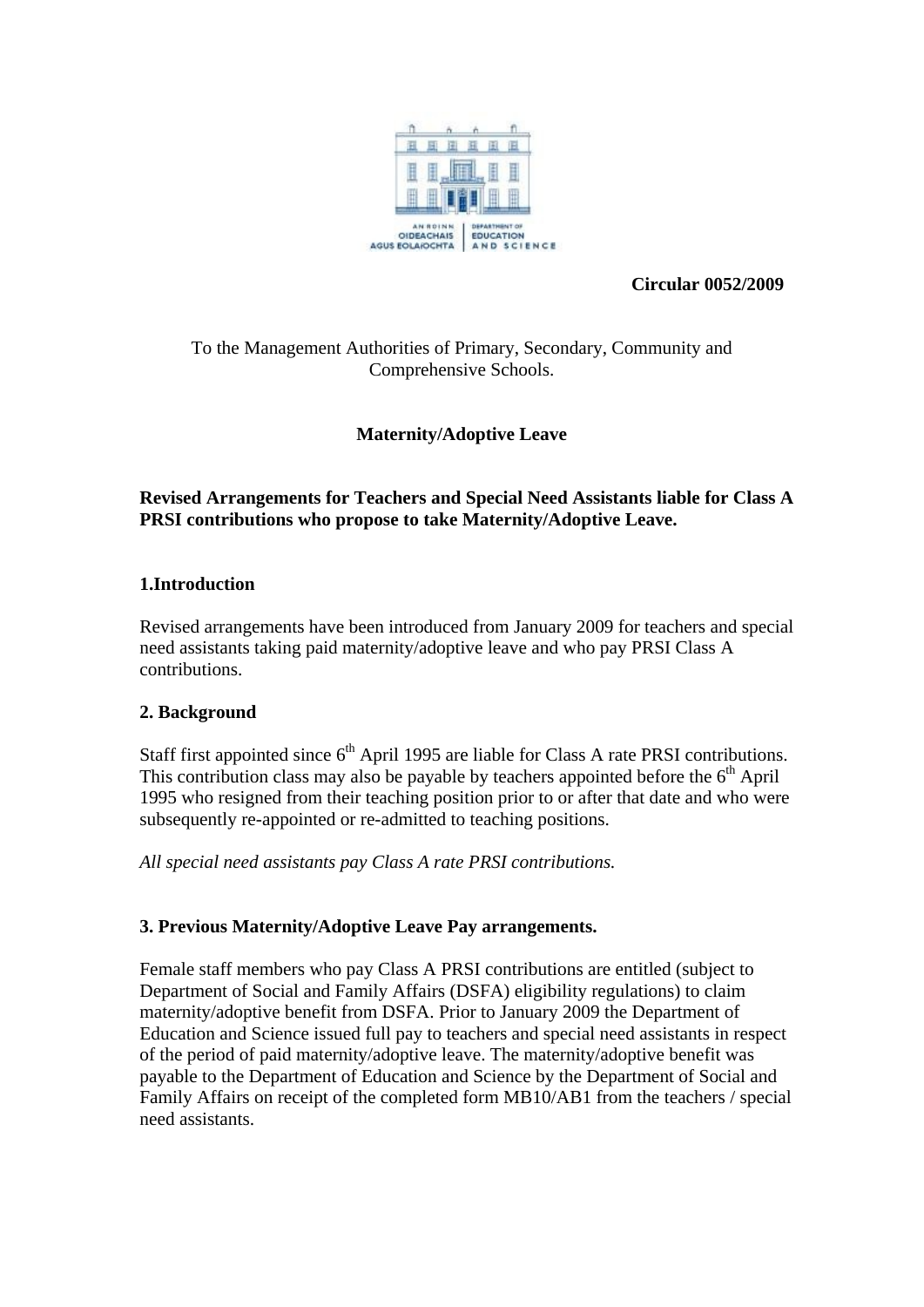### **4. Revised Maternity/Adoptive Leave Pay Arrangements from January 2009.**

A revised arrangement was introduced in January 2009 for teachers and special need assistants taking maternity/adoptive leave who pay Class A rate PRSI contributions. This new arrangement is necessary to comply with Revenue and DSFA regulations. Maternity/Adoptive benefits is not liable for income tax, income levy, PRD or PRSI charges and this change ensures that benefit is paid to all eligible persons without deduction of any tax.

From January 2009 a deduction in value equivalent to the rate of maternity/adoptive benefit payable to the teacher/special need assistant has been deducted fortnightly from staff paying A Class PRSI. DSFA has been issuing the benefit payable by them directly to the staff member in question on receipt of the MB 10/AB1 claim form. The maximum amount of benefit payable by DSFA is  $\text{\textsterling}280$  per week from 1/1/2009 and the equivalent amount has been deducted from salary. If the amount of benefit payable to the staff member is less than the maximum, or if a person is not entitled to have the benefit equivalent deducted then they should notify their payroll section of this Department to ensure that the salary adjustments are correct. Changes to automatic deduction of the maximum amount will be made if accompanied by confirmation from DSFA.

### **5. New Administrative Arrangements.**

The teacher/special need assistant should complete their section of the MB10/AB1 form, ensure that the school enters the maternity/adoptive leave absence record on the On Line Claims System (OLCS) and completes the employer's portion of the form **at lease 6 weeks before the claim is due** and send it to the Department of Social and Family Affairs. Failure to submit the form to DSFA six weeks in advance may result in a delay in payment of the benefit to the claimant. All details necessary to complete the MB10/AB1 form will be displayed on the OLCS once the maternity/adoptive leave record is keyed.

Instructions on how to complete the MB10/AB1 forms are attached in the Appendix to this circular. This information is also available on the Department's web site [www.education.ie](http://www.education.ie/).

Deductions will be made fortnightly during the period of paid leave up to a maximum of 26 weeks and 24 weeks for maternity leave and adoptive leave respectively. **If the absence records are entered late, the arrears due will be deducted from salary after the date of notification.** 

### **6. Taxation of Maternity Benefit.**

Maternity/Adoptive benefit payment is not liable for tax or levies. The new arrangements ensure that the taxation arrangements will be correctly applied to the salary of the individual.

P. Maloney, Principal Officer. August, 2009